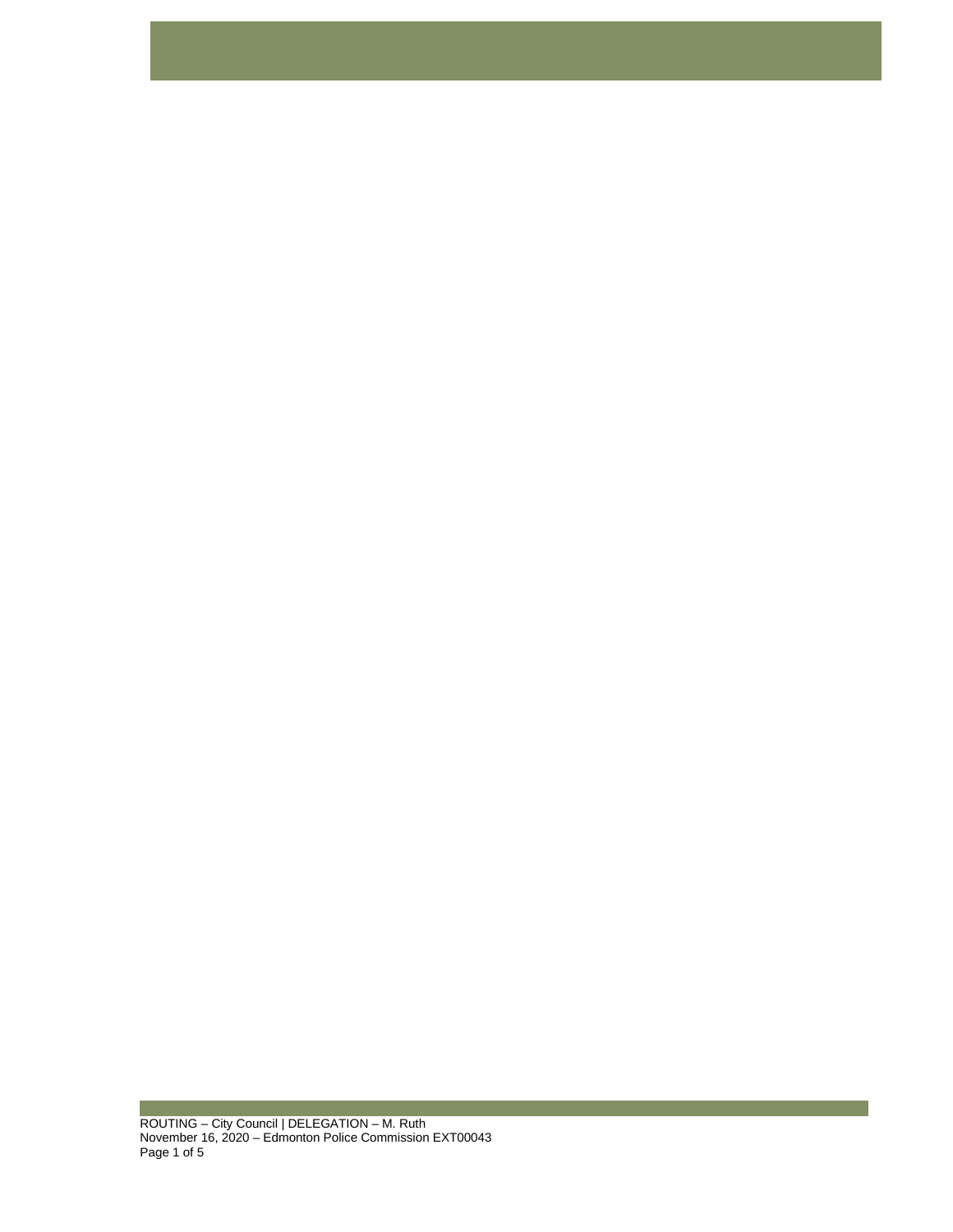# **Dash and Body Camera**

**Dash and Body Camera Implementation Pathways** 

## **Recommendation**

That the November 16, 2020 Edmonton Police Commission report EXT00043 be received for information.

# **Previous Council/Committee Action**

At the July 6/8, 2020, City Council meeting, the following motion was passed:

That the Edmonton Police Commission:

Provide information to Council on Dash and Body camera implementation pathways given Federal announcements, including costs and timelines

# **Executive Summary**

The Edmonton Police Service (EPS) is committed to strengthening public trust through addressing crime, harm and disorder. Video technology is one way that the EPS can contribute to creating a Healthy City.

EPS has committed to implementing in car video (ICV) in May 2020. The implementation of ICV in all EPS marked vehicles is expected to be completed by the end of 2021. The expected cost of implementation is \$5.1M for initial implementation and \$1.5M on an annual basis in operating costs. Pending City Council approval during the 2020 Fall Supplemental Capital Budget Adjustments (SCBA), \$2.0 million will be reallocated to the ICV project and EPS is committed to finding the additional \$3.1 million to complete the project within existing resources. Also, in accordance with the City's Edmonton Police Service Funding Formula policy (C604), the EPS is required to manage all operating impacts from capital projects.

Body Worn Video (BWV) is another form of video technology. Research has shown that BWV is not statistically significant or has a consistent effect on officer and citizen behavior or citizens' views of police (Attachment 1). Expectations and concerns surrounding BWV have not yet been realized in the ways anticipated by police leaders, citizens or the courts. The capital cost of implementing BWV at EPS would be \$8M with the operational costs being additional. As of the date of this report, EPS has not received any announcements or direction from federal or provincial jurisdictions mandating the implementation of BWV.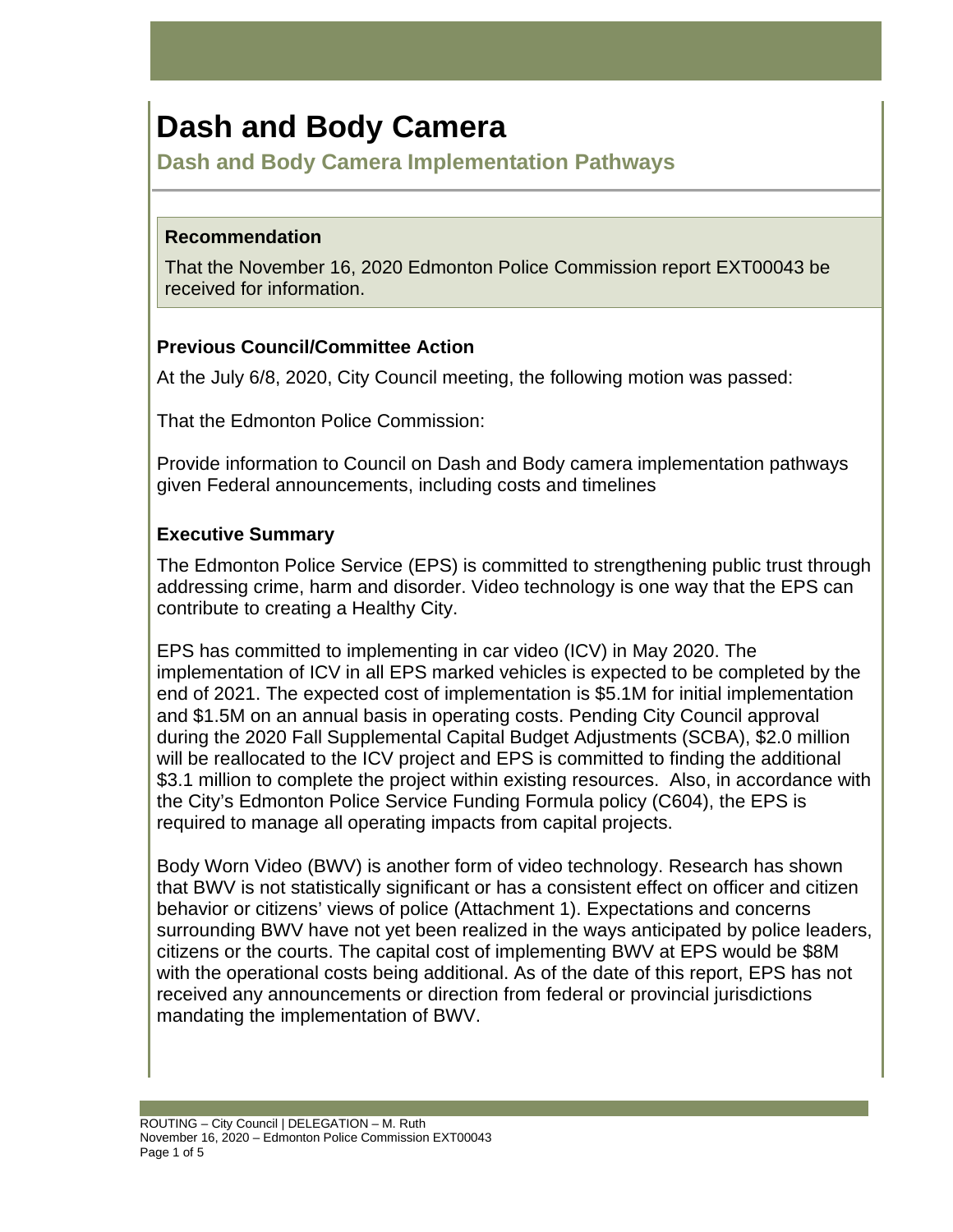#### **Report**

The Edmonton Police Service (EPS) is committed to strengthening public trust through addressing crime, harm and disorder. By themselves, cameras are unlikely to alleviate any distrust or animosities that exist between the police and local communities concerned about police bias or violence. Such issues require more prolonged forms of engagement and relationship building.

In car video (ICV), also referred to as Member Supported Video, has been available in policing since the early 1980's. The technology and its best practice uses are well established. It is a more efficient use of resources from an implementation and maintenance lens. The footage includes more detail and has a wider view of the scene and is harder to block, as well as being automatically recorded, stored and filed. The footage recording is independent of officers as the connectivity and power for the technology is dependent on the car.

Body Worn Video (BWV) is a newer technology and there are challenges such as cost, battery life and its impact to resources and video capture, resources to upload footage and scene captured i.e. BWV doesn't capture the officer. Body worn cameras appear to provide some greater level of managerial oversight of officers and encourage greater reflexivity among officers about their actions as referenced in a Lum Study on Body Work Video - (Attachment 1). Other police agencies in Canada, like Toronto, Peel Regional and Calgary, have implemented or are in the process of implementing BWV. Reports confirm that there was a significant investment needed to procure and maintain the devices as well as to store the video output.<sup>[1](#page-2-0)</sup> Additionally, BWV has impacted the workload of court staff due to disclosure and privacy requirements. The hoped for benefits of BWV have not been seen at scale in the court systems of the larger cities yet.

The Edmonton Police Service has chosen to implement in-car video as it best reaches the outcome of increasing public trust, while being a good steward of public resources. The use of ICV would modernize the Edmonton Police Service and:

- Increase public accountability
- Increase member safety
- Provide EPS with essential data and improve court outcomes (Attachment 2)

#### **Implementation Pathway for Member Supported Video**

The EPS has already begun the planning and implementation for the ICV project. It is anticipated to be completed at the end of 2021. The key milestones for the project are:

- Q3 2020 Project Planning completed
- Q4 2020 Procurement completed
- Q4 2021 Implementation and rollout completed

#### <span id="page-2-0"></span>**In Car Video Costs**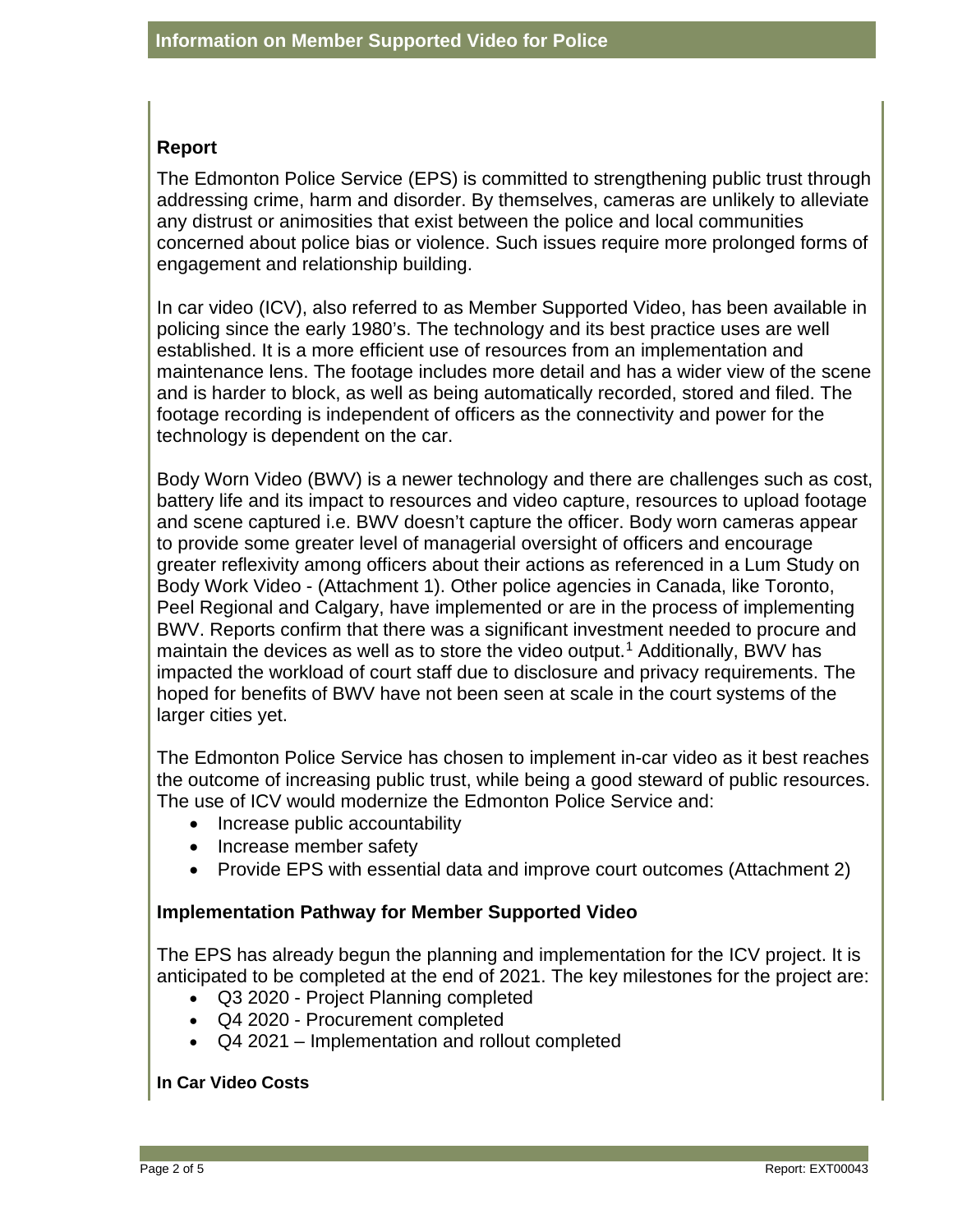The initial project planning for In Car Video is underway and a preliminary cost estimate has been produced. The current project is estimated at 5.1 Million to implement ICV to the entire marked EPS fleet, and 1.5 Million annually to maintain. The procurement process for the In-Car Video solution may result in some variation from this cost estimate.

The amount for the initial implementation has been reallocated and reassigned from existing resources. Pending City Council approval during the 2020 Fall Supplemental Capital Budget Adjustments (SCBA), \$2.0 million will be reallocated to the ICV project and EPS is committed to finding the additional \$3.1 million to complete the project within existing resources. Also, in accordance with the Cities Edmonton Police Service Funding Formula policy (C604), the EPS is required to manage all operating impacts from capital projects.

This adjustment for ICV project will be reflected in the Fall Supplemental Capital Budget Adjustment (SCBA). (Attachment 3)

#### **Body Worn Video Costs**

The capital costs of implementing BWV at EPS would be \$8M. Toronto police have recently implemented BWV to their front-line members and have reported a 5-year cost of \$34.1M over 5 years to outfit some 2,350 members<sup>2</sup>.

A recent inquiry to the Peel Regional Police Service, which is a similar size to the EPS, revealed that they have budgeted \$10.4M for their initial implementation of BWV. This amount does not include annual operating costs.

Given the information from the Peel Police, along with a preliminary analysis of EPS requirements for BWV, an initial estimate of the costs to implement BWV at EPS would be in the \$8M range. An estimated additional \$2M in annual operating costs would also be required. These costs include leveraging the infrastructure that would be put in place as part of the ICV implementation. The implementation of body worn video could take up to 2 years following the completion of the ICV project.

Cameras are only a part of the cost. The foundations for either in-car video or body worn video include significant requirements for technology & effort needed to review/store mass amounts of video. In addition to the need for funding, a few key questions about body worn cameras would need to be investigated:

• Privacy Policy - When should the camera be recording or not (for example inside a personal residence)

<span id="page-3-0"></span><sup>2</sup> <https://toronto.ctvnews.ca/the-toronto-police-service-is-getting-more-than-2-000-body-worn-cameras-1.5069179>